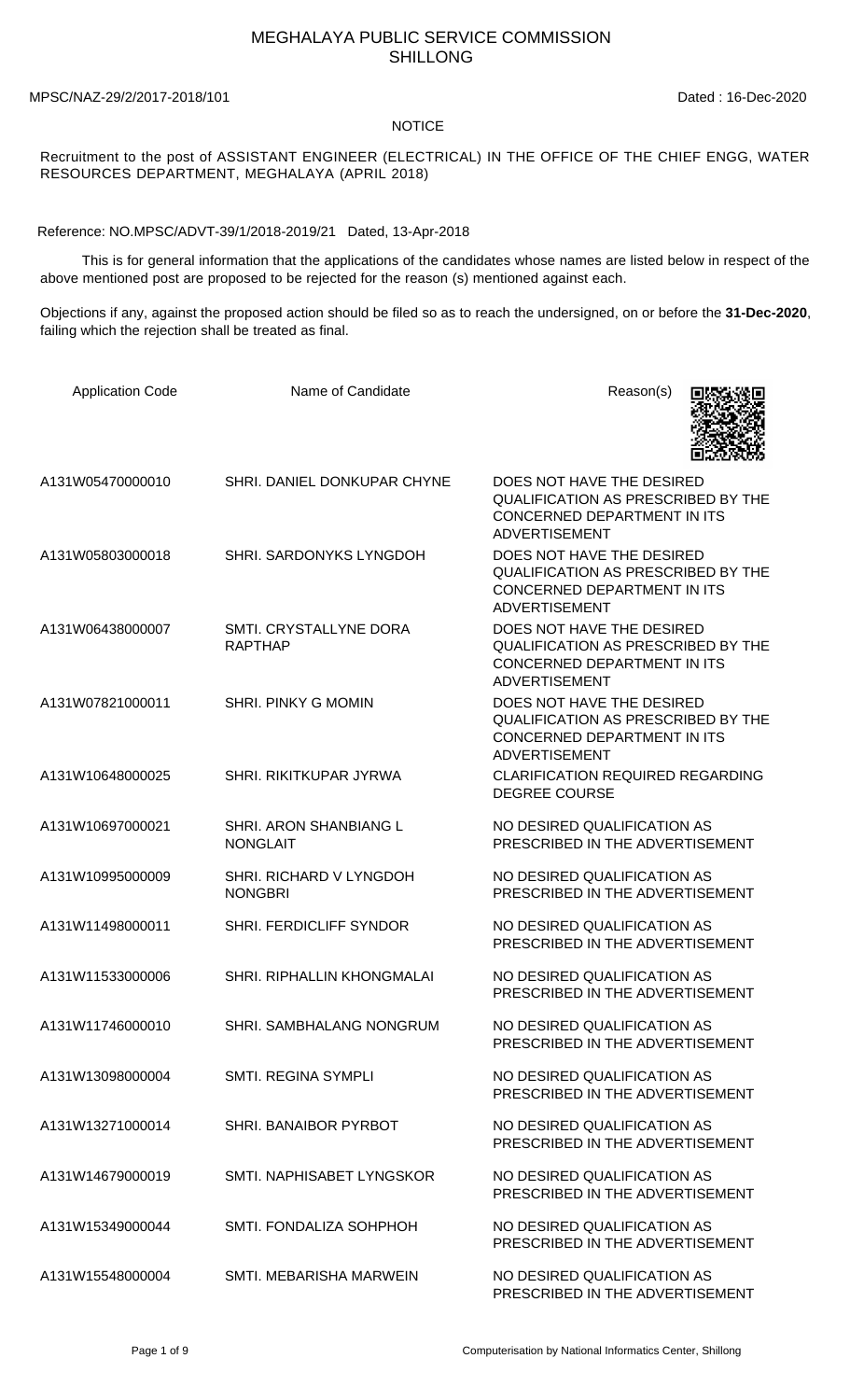| <b>Application Code</b> | Name of Candidate                          | Reason(s)                                                                                    |
|-------------------------|--------------------------------------------|----------------------------------------------------------------------------------------------|
| A131W16264000019        | SHRI. SARBHA R MARAK                       | NO DESIRED QUALIFICATION AS<br>PRESCRIBED IN THE ADVERTISEMENT                               |
| A131W16554000015        | <b>SMTI. JACOBY CH MOMIN</b>               | NO DESIRED QUALIFICATION AS<br>PRESCRIBED IN THE ADVERTISEMENT                               |
| A131W17740000005        | SHRI. JERRY LANDMARK RANI                  | NO DESIRED QUALIFICATION AS<br>PRESCRIBED IN THE ADVERTISEMENT                               |
| A131W18672000003        | <b>SHRI, SAHITYAN VP</b>                   | OVERAGED AND NO DESIRED<br><b>QUALIFICATION AS PRESCRIBED IN THE</b><br><b>ADVERTISEMENT</b> |
| A131W18953000020        | <b>SHRI. TENNY MUKHIM</b>                  | NO DESIRED QUALIFICATION AS<br>PRESCRIBED IN THE ADVERTISEMENT                               |
| A131W19766000017        | SHRI. BENEAR METRE SUCHIANG                | NO DESIRED QUALIFICATION AS<br>PRESCRIBED IN THE ADVERTISEMENT                               |
| A131W20640000009        | SMTI. BELLARISHA BERNADETTE<br><b>SUNN</b> | NO DESIRED QUALIFICATION AS<br>PRESCRIBED IN THE ADVERTISEMENT                               |
| A131W21632000010        | SHRI. BANKERLANG KHARJANA                  | NO DESIRED QUALIFICATION AS<br>PRESCRIBED IN THE ADVERTISEMENT                               |
| A131W21636000010        | SHRI. PYNSHNGAIN THABAH                    | <b>CLARIFICATION REQUIRED REGARDING</b><br><b>DEGREE COURSE</b>                              |
| A131W21642000014        | SHRI. WANKAIPOR PYRNGAP                    | NO DESIRED QUALIFICATION AS<br>PRESCRIBED IN THE ADVERTISEMENT                               |
| A131W21729000010        | <b>SHRI. BUDDEISUK SUCHIANG</b>            | NO DESIRED QUALIFICATION AS<br>PRESCRIBED IN THE ADVERTISEMENT                               |
| A131W21782000004        | SHRI. RAVIN SHALAKO N SANGMA               | NO DESIRED QUALIFICATION AS<br>PRESCRIBED IN THE ADVERTISEMENT                               |
| A131W22446000010        | SHRI. MELONG BAREH                         | NO DESIRED QUALIFICATION AS<br>PRESCRIBED IN THE ADVERTISEMENT                               |
| A131W31581000016        | <b>SMTI. RISALIN LYNGDOH MAIRANG</b>       | NO DESIRED QUALIFICATION AS<br>PRESCRIBED IN THE ADVERTISEMENT                               |
| A131W32122000013        | <b>SHRI. CHINAR LYTAN</b>                  | <b>CLARIFICATION REQUIRED REGARDING</b><br><b>DEGREE COURSE</b>                              |
| A131W32159000008        | SHRI. KHEINKORIOO WARR                     | NO DESIRED QUALIFICATION AS<br>PRESCRIBED IN THE ADVERTISEMENT                               |
| A131W32179000003        | SHRI. REYNALDY RASWIN LYNGDOH              | <b>CLARIFICATION REQUIRED REGARDING</b><br><b>DEGREE COURSE</b>                              |
| A131W32328000042        | SMTI, DAIA KHARBHIH                        | NO DESIRED QUALIFICATION AS<br>PRESCRIBED IN THE ADVERTISEMENT                               |
| A131W32359000010        | SHRI. SAINKUPAR SAWIAN                     | NO DESIRED QUALIFICATION AS<br>PRESCRIBED IN THE ADVERTISEMENT                               |
| A131W32419000004        | SHRI. MACDONALD RK NONGRANG                | NO DESIRED QUALIFICATION AS<br>PRESCRIBED IN THE ADVERTISEMENT                               |
| A131W32578000034        | <b>SHRI. RAPHAEL SYNNAH</b>                | NO DESIRED QUALIFICATION AS<br>PRESCRIBED IN THE ADVERTISEMENT                               |
| A131W32624000013        | SHRI, ARKI JUH DKHAR                       | NO DESIRED QUALIFICATION AS<br>PRESCRIBED IN THE ADVERTISEMENT                               |
| A131W32808000005        | <b>SHRI. SUMAN SARKAR</b>                  | NO DESIRED QUALIFICATION AS<br>PRESCRIBED IN THE ADVERTISEMENT                               |
| A131W32936000001        | SMTI. EDAPHARHEMA JONES<br><b>CHULLAI</b>  | <b>CLARIFICATION REQUIRED REGARDING</b><br><b>DEGREE COURSE</b>                              |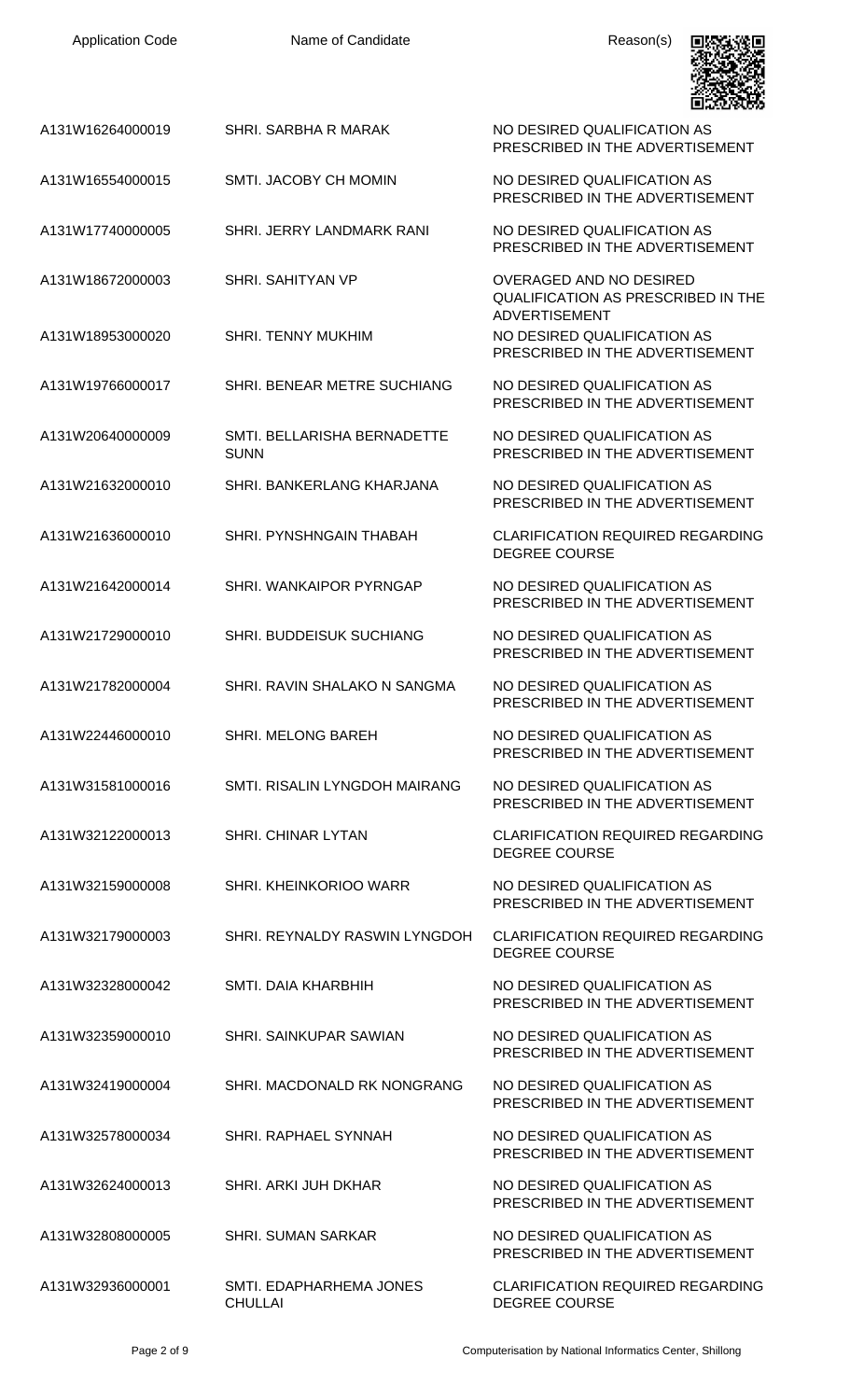| <b>Application Code</b> | Name of Candidate                                | Reason(s)                                                       |
|-------------------------|--------------------------------------------------|-----------------------------------------------------------------|
| A131W32983000006        | SMTI. IOHHUNLANG SUTING                          | NO DESIRED QUALIFICATION AS<br>PRESCRIBED IN THE ADVERTISEMENT  |
| A131W35117000005        | <b>SHRI. SAINDURLANG NONGRANG</b>                | NO DESIRED QUALIFICATION AS<br>PRESCRIBED IN THE ADVERTISEMENT  |
| A131W35196000007        | SHRI. BASHEMPHANG KHARBITHAI                     | NO DESIRED QUALIFICATION AS<br>PRESCRIBED IN THE ADVERTISEMENT  |
| A131W35376000029        | SHRI. SYNRAPLANG NONGBRI                         | NO DESIRED QUALIFICATION AS<br>PRESCRIBED IN THE ADVERTISEMENT  |
| A131W35385000016        | <b>SHRI. EPHRIN SYNGKLI</b>                      | NO DESIRED QUALIFICATION AS<br>PRESCRIBED IN THE ADVERTISEMENT  |
| A131W35414000004        | SMTI. DOLFYNEA SHYLLA                            | NO DESIRED QUALIFICATION AS<br>PRESCRIBED IN THE ADVERTISEMENT  |
| A131W35585000008        | <b>SMTI. CHIKYSA M MARAK</b>                     | NO DESIRED QUALIFICATION AS<br>PRESCRIBED IN THE ADVERTISEMENT  |
| A131W36202000006        | SHRI. OMOL LYNGDOH                               | NO DESIRED QUALIFICATION AS<br>PRESCRIBED IN THE ADVERTISEMENT  |
| A131W36263000007        | SHRI. ZEPHER A MARAK                             | NO DESIRED QUALIFICATION AS<br>PRESCRIBED IN THE ADVERTISEMENT  |
| A131W36314000015        | <b>SHRI. PYNKSANLANG</b><br><b>KHARMAWPHLANG</b> | NO DESIRED QUALIFICATION AS<br>PRESCRIBED IN THE ADVERTISEMENT  |
| A131W36449000029        | SMTI. CHISIMEY BIJIMCHI GABIL<br><b>MOMIN</b>    | NO DESIRED QUALIFICATION AS<br>PRESCRIBED IN THE ADVERTISEMENT  |
| A131W37152000025        | <b>SHRI. TIMJIM K MOMIN</b>                      | NO DESIRED QUALIFICATION AS<br>PRESCRIBED IN THE ADVERTISEMENT  |
| A131W37201000007        | SHRI. FELIX ALBERT NONGNENG                      | NO DESIRED QUALIFICATION AS<br>PRESCRIBED IN THE ADVERTISEMENT  |
| A131W38002000030        | SHRI. LARI KUPAR LYNGDOH                         | NO DESIRED QUALIFICATION AS<br>PRESCRIBED IN THE ADVERTISEMENT  |
| A131W38520000002        | SHRI. ME E SANKIYOO YOULISIS<br><b>PASSAH</b>    | NO DESIRED QUALIFICATION AS<br>PRESCRIBED IN THE ADVERTISEMENT  |
| A131W38642000045        | <b>SMTI. IARISUK MARNGAR</b>                     | NO DESIRED QUALIFICATION AS<br>PRESCRIBED IN THE ADVERTISEMENT  |
| A131W38669000016        | <b>SMTI. RIWANHUN SAMATI</b>                     | NO DESIRED QUALIFICATION AS<br>PRESCRIBED IN THE ADVERTISEMENT  |
| A131W38702000019        | <b>SHRI, KERLANGKI PASSAH</b>                    | <b>CLARIFICATION REQUIRED REGARDING</b><br><b>DEGREE COURSE</b> |
| A131W41217000013        | SHRI. LAWMANSTAR SHADAP                          | NO DESIRED QUALIFICATION AS<br>PRESCRIBED IN THE ADVERTISEMENT  |
| A131W44110000021        | SHRI. BEBERTSTAR LYNGDOH                         | NO DESIRED QUALIFICATION AS<br>PRESCRIBED IN THE ADVERTISEMENT  |
| A131W46262000015        | <b>SHRI. DOMINIC LYNGDOH</b>                     | <b>CLARIFICATION REQUIRED REGARDING</b><br><b>DEGREE COURSE</b> |
| A131W48492000022        | SHRI. ADDIE GRIFFIN PAJUH                        | NO DESIRED QUALIFICATION AS<br>PRESCRIBED IN THE ADVERTISEMENT  |
| A131W49017000008        | SMTI. PYNDAPLIN NONGBRI                          | NO DESIRED QUALIFICATION AS<br>PRESCRIBED IN THE ADVERTISEMENT  |
| A131W49139000003        | SMTI. AZEL MESHA J KHARBHIH                      | NO DESIRED QUALIFICATION AS                                     |

PRESCRIBED IN THE ADVERTISEMENT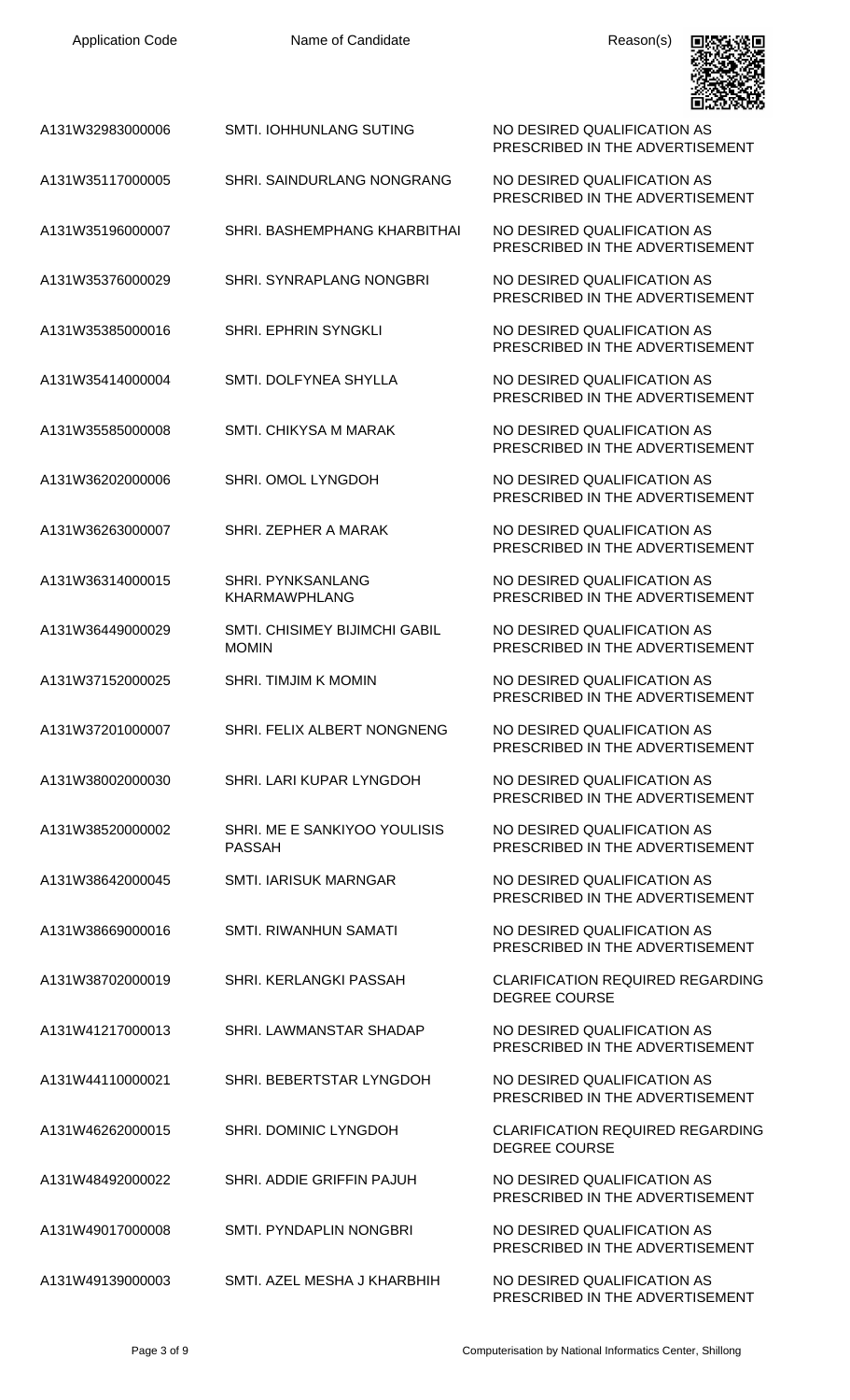| A131W49200000002 | <b>SMTI. SILKAME SANGMA</b>                            | NO DESIRED QUALIFICATION AS<br>PRESCRIBED IN THE ADVERTISEMENT  |
|------------------|--------------------------------------------------------|-----------------------------------------------------------------|
| A131W49584000003 | SHRI. KSANKUR KHONGWAR                                 | NO DESIRED QUALIFICATION AS<br>PRESCRIBED IN THE ADVERTISEMENT  |
| A131W50067000002 | SHRI. PAUL REYNOLD K SHALLAM                           | NO DESIRED QUALIFICATION AS<br>PRESCRIBED IN THE ADVERTISEMENT  |
| A131W50274000006 | SHRI. DAYOOPHI RYMBAI                                  | NO DESIRED QUALIFICATION AS<br>PRESCRIBED IN THE ADVERTISEMENT  |
| A131W50789000017 | <b>SHRI. AJITAV KOCH</b>                               | NO DESIRED QUALIFICATION AS<br>PRESCRIBED IN THE ADVERTISEMENT  |
| A131W51570000007 | SHRI. JOSHUA MARBANIANG                                | NO DESIRED QUALIFICATION AS<br>PRESCRIBED IN THE ADVERTISEMENT  |
| A131W51598000006 | SHRI. JOHN FRANKLY NONGSIEJ                            | NO DESIRED QUALIFICATION AS<br>PRESCRIBED IN THE ADVERTISEMENT  |
| A131W52050000005 | SHRI. WANIARAP LANGBANG                                | NO DESIRED QUALIFICATION AS<br>PRESCRIBED IN THE ADVERTISEMENT  |
| A131W52663000006 | <b>SHRI. TRIUMPHAL WARJRI</b>                          | NO DESIRED QUALIFICATION AS<br>PRESCRIBED IN THE ADVERTISEMENT  |
| A131W53178000006 | <b>SHRI. RIBOK LALOO</b>                               | NO DESIRED QUALIFICATION AS<br>PRESCRIBED IN THE ADVERTISEMENT  |
| A131W56322000017 | <b>SHRI. CHANKI PYRBOT</b>                             | NO DESIRED QUALIFICATION AS<br>PRESCRIBED IN THE ADVERTISEMENT  |
| A131W57675000008 | SHRI. ALBERT SON DKHAR                                 | <b>CLARIFICATION REQUIRED REGARDING</b><br><b>DEGREE COURSE</b> |
| A131W58281000001 | SHRI. DAPKUPAR MARBANIANG                              | CLARIFICATION REQUIRED REGARDING<br><b>DEGREE COURSE</b>        |
| A131W61796000012 | SHRI. FIRMLY BIRTHSON WAHLANG                          | NO DESIRED QUALIFICATION AS<br>PRESCRIBED IN THE ADVERTISEMENT  |
| A131W61849000022 | SHRI. MAXWELLDONE KHARSHIING                           | NO DESIRED QUALIFICATION AS<br>PRESCRIBED IN THE ADVERTISEMENT  |
| A131W63979000001 | <b>SMTI. MILIANCY KHARSATI</b>                         | NO DESIRED QUALIFICATION AS<br>PRESCRIBED IN THE ADVERTISEMENT  |
| A131W64019000010 | SMTI. JENIMA K SANGMA                                  | NO DESIRED QUALIFICATION AS<br>PRESCRIBED IN THE ADVERTISEMENT  |
| A131W64038000002 | SHRI. SHIBHOM KUMAR PAUL                               | NO DESIRED QUALIFICATION AS<br>PRESCRIBED IN THE ADVERTISEMENT  |
| A131W64046000002 | SHRI. SENGRAK R MARAK                                  | <b>CLARIFICATION REQUIRED REGARDING</b><br><b>DEGREE COURSE</b> |
| A131W64140000012 | <b>SHRI. KMENHUNLANG LYNGDOH</b><br><b>MARSHILLONG</b> | NO DESIRED QUALIFICATION AS<br>PRESCRIBED IN THE ADVERTISEMENT  |
| A131W64142000008 | SMTI. EVANSARA STEFFINA<br>LYNGDOH NONGKYNRIH          | NO DESIRED QUALIFICATION AS<br>PRESCRIBED IN THE ADVERTISEMENT  |
| A131W64223000005 | SHRI. ARNING N SANGMA                                  | NO DESIRED QUALIFICATION AS<br>PRESCRIBED IN THE ADVERTISEMENT  |
| A131W64246000008 | <b>SHRI. BIALLY MRONG MARAK</b>                        | NO DESIRED QUALIFICATION AS<br>PRESCRIBED IN THE ADVERTISEMENT  |
| A131W64412000021 | SMTI, BESTCHI DEBRA SANGMA                             | NO DESIRED QUALIFICATION AS<br>PRESCRIBED IN THE ADVERTISEMENT  |

回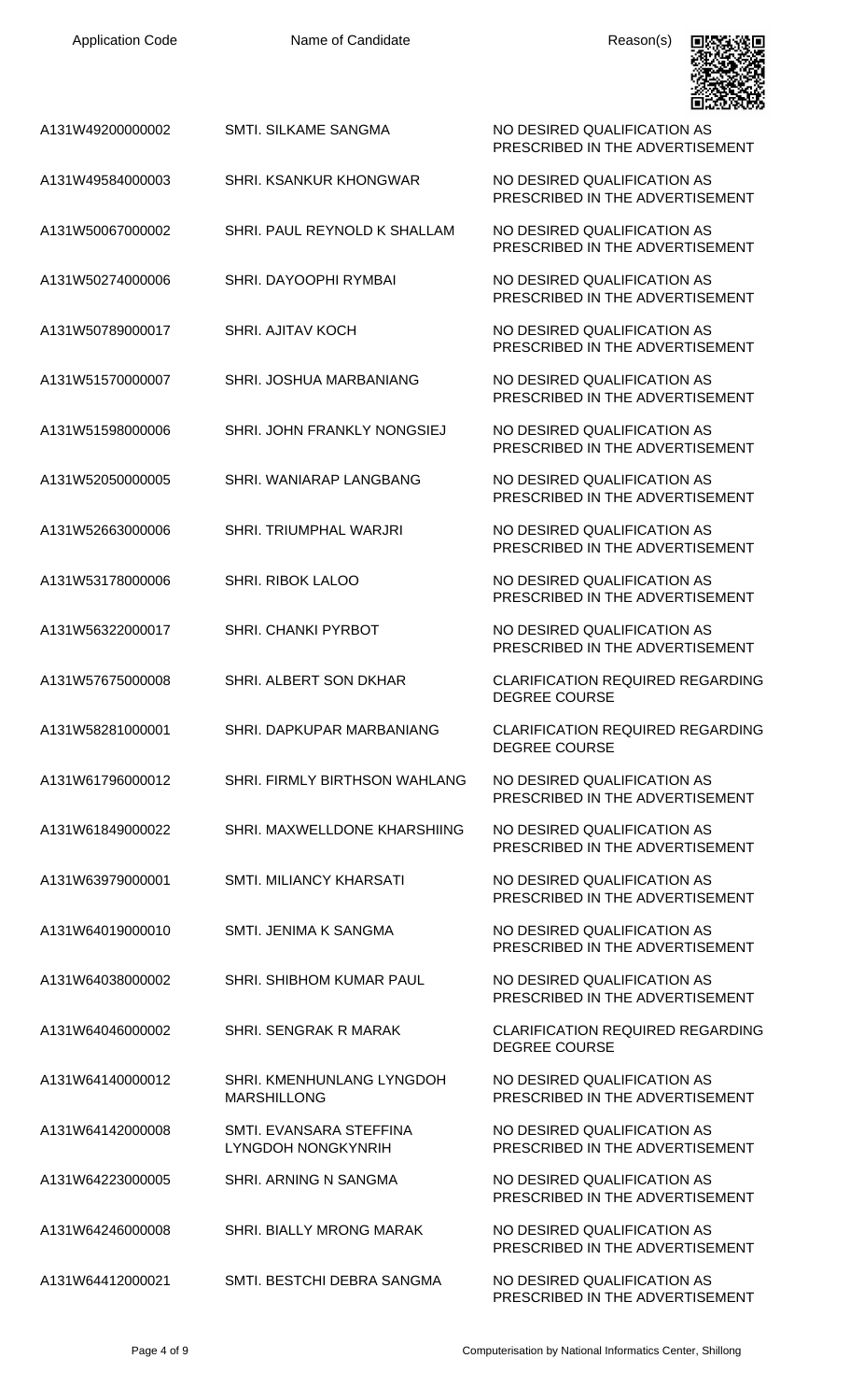

| A131W64571000005 | SMTI. IBANDABET NYLLA<br><b>THANGKHIEW</b>    | NO DESIRED QUALIFICATION AS<br>PRESCRIBED IN THE ADVERTISEMENT                                     |
|------------------|-----------------------------------------------|----------------------------------------------------------------------------------------------------|
| A131W64600000006 | SMTI, JULENE SEKA H THABAH                    | NO DESIRED QUALIFICATION AS<br>PRESCRIBED IN THE ADVERTISEMENT                                     |
| A131W64938000005 | SMTI, RITNGENLANG SOHSHANG                    | <b>CLARIFICATION REQUIRED REGARDING</b><br>DATE, MONTH AND YEAR OF PASSING<br>DEGREE COURSE        |
| A131W65119000009 | <b>SMTI. MANISHA KOCH</b>                     | NO DESIRED QUALIFICATION AS<br>PRESCRIBED IN THE ADVERTISEMENT                                     |
| A131W65192000036 | SHRI. MANGKARA KHYRIEMMUJAT                   | <b>CLARIFICATION REQUIRED REGARDING</b><br><b>DEGREE COURSE</b>                                    |
| A131W65258000014 | SMTI. FERDITHA M SANGMA                       | NO DESIRED QUALIFICATION AS<br>PRESCRIBED IN THE ADVERTISEMENT                                     |
| A131W65262000088 | <b>SHRI. FERRARISON B LYNSER</b>              | NO DESIRED QUALIFICATION AS<br>PRESCRIBED IN THE ADVERTISEMENT                                     |
| A131W65441000006 | SMTI. BIDAN GRIKCHI CH. MARAK                 | NO DESIRED QUALIFICATION AS<br>PRESCRIBED IN THE ADVERTISEMENT                                     |
| A131W65492000009 | SMTI. PHERLYSHA KHARPURI                      | NO DESIRED QUALIFICATION AS<br>PRESCRIBED IN THE ADVERTISEMENT                                     |
| A131W65530000027 | SMTI. IBANSARA KHONGJOH                       | NO DESIRED QUALIFICATION AS<br>PRESCRIBED IN THE ADVERTISEMENT                                     |
| A131W65681000004 | SHRI. STEVENSON IANGRAI                       | NO DESIRED QUALIFICATION AS<br>PRESCRIBED IN THE ADVERTISEMENT                                     |
| A131W65686000035 | <b>SMTI. DARIHUN SAWKMIE</b>                  | NO DESIRED QUALIFICATION AS<br>PRESCRIBED IN THE ADVERTISEMENT                                     |
| A131W66257000002 | SHRI. ENGELBERT PYNSHAILANG<br><b>NONGBRI</b> | <b>CLARIFICATION REQUIRED REGARDING</b><br><b>DEGREE COURSE</b>                                    |
| A131W66273000023 | <b>SHRI. IALE CHYRMANG</b>                    | NO DESIRED QUALIFICATION AS<br>PRESCRIBED IN THE ADVERTISEMENT                                     |
| A131W66435000029 | SHRI. CHUKAN D SANGMA                         | <b>CLARIFICATION REQUIRED ON DATE MONTH</b><br>AND YEAR OF PASSING OF B.TECH.                      |
| A131W66445000002 | SHRI. DABIANGPURA SUNGOH                      | NO DESIRED QUALIFICATION AS<br>PRESCRIBED IN THE ADVERTISEMENT                                     |
| A131W67101000007 | SMTI. ELEONORA FEODORE<br><b>CHULLAI</b>      | NO DESIRED QUALIFICATION AS<br>PRESCRIBED IN THE ADVERTISEMENT                                     |
| A131W67235000011 | SHRI. DONKUPAR KHARSAW                        | NO DESIRED QUALIFICATION AS<br>PRESCRIBED IN THE ADVERTISEMENT                                     |
| A131W67283000001 | SHRI. NITISH.                                 | NO DESIRED QUALIFICATION AS<br>PRESCRIBED IN THE ADVERTISEMENT                                     |
| A131W67348000001 | SHRI, DEEPAK KUMAR                            | NO DESIRED QUALIFICATION AS<br>PRESCRIBED IN THE ADVERTISEMENT                                     |
| A131W67431000021 | SHRI. DONKUPAR SYIEMLIEH                      | NO DESIRED QUALIFICATION AS<br>PRESCRIBED IN THE ADVERTISEMENT                                     |
| A131W67452000001 | SHRI. ABHISHEK KUMAR TRIPATHI                 | NO DESIRED QUALIFICATION AS<br>PRESCRIBED IN THE ADVERTISEMENT                                     |
| A131W67488000016 | SMTI, NAVITA MARY LYNGDOH<br><b>NONGBRI</b>   | <b>CLARIFICATION REQUIRED REGARDING</b><br>DATE, MONTH AND YEAR OF PASSING<br><b>DEGREE COURSE</b> |
| A131W67798000001 | SHRI. BIJIT M SANGMA                          | NO DESIRED QUALIFICATION AS<br>PRESCRIBED IN THE ADVERTISEMENT                                     |

Page 5 of 9 Computerisation by National Informatics Center, Shillong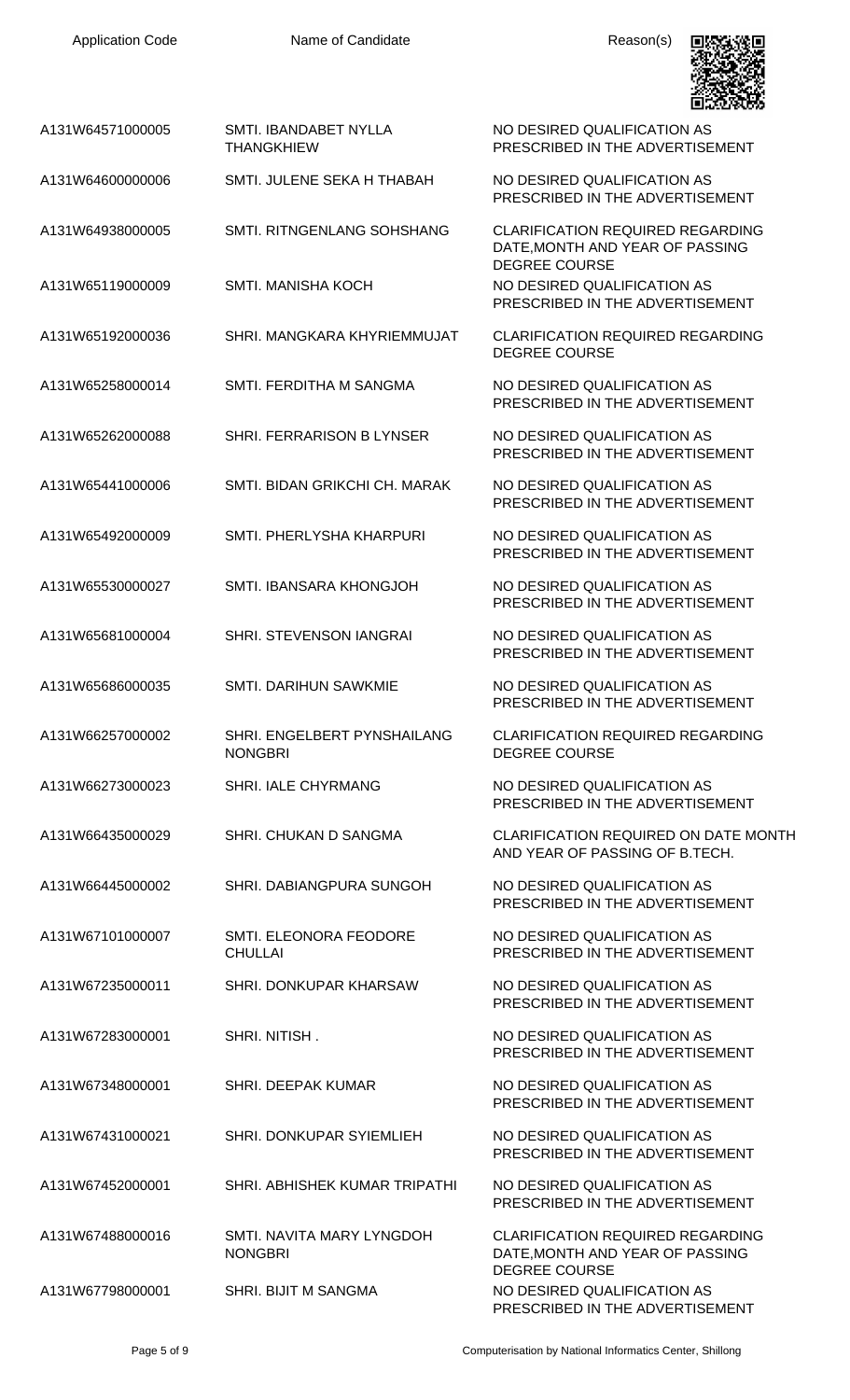

A131W67919000033 SMTI. ROMI A. SANGMA CLARIFICATION REQUIRED REGARDING

- A131W68140000001 SHRI. PYNSUKLANG MAWKON NO DESIRED QUALIFICATION AS
- A131W68295000001 SMTI. SHABNAM R MARAK NO DESIRED QUALIFICATION AS
- A131W68443000007 SHRI. GLARYSON THONGNI NO DESIRED QUALIFICATION AS

A131W68458000001 SHRI. ANANTHA KUMAR MUTHUSAMY

- A131W68852000003 SHRI. BARRYHOK KHARBULI NO DESIRED QUALIFICATION AS
- A131W69358000001 SHRI. PANKAJ LOCHAN SAHOO NO DESIRED QUALIFICATION AS
- A131W69552000005 SHRI. N. BANDALANG BLAH CLARIFICATION REQUIRED REGARDING
- A131W69641000001 SMTI. WARISHA PHYLLEI CLARIFICATION REQUIRED REGARDING

A131W69694000008 SHRI. AWADHESH KUMAR AWADHESH KUMAR

- A131W69861000001 SHRI. ZEPHANIAH MARBANIANG NO DESIRED QUALIFICATION AS
- A131W70199000004 SHRI. DAVID DEE VANCE MARNGAR NO DESIRED QUALIFICATION AS
- A131W70529000005 SHRI. ROCKFILLINROY KHARMAWLONG
- A131W70707000001 SMTI. SUMA K MARAK NO DESIRED QUALIFICATION AS
- A131W70776000001 SMTI. IBAHUN NONGKYNRIH NO DESIRED QUALIFICATION AS
- A131W70994000026 SMTI. MIKATCHI CH MARAK NO DESIRED QUALIFICATION AS
- A131W71332000004 SMTI. JERRY CHINGRE B SANGMA NO DESIRED QUALIFICATION AS
- A131W72051000003 SMTI. MEBAIADA MALNGIANG NO DESIRED QUALIFICATION AS
- A131W73036000001 SHRI. DAKYNMAWLANG WARJRI NO DESIRED QUALIFICATION AS
- A131W73118000001 SHRI. MINDFUL SUTNGA NO DESIRED QUALIFICATION AS
- A131W73189000001 SHRI. ARVIND KUMAR GUPTA NO DESIRED QUALIFICATION AS
- A131W73290000006 SMTI. NEVIDITA M NONGBET NO DESIRED QUALIFICATION AS
- A131W73934000001 SMTI. TULIKA MAJAW CLARIFICATION REQUIRED REGARDING

DEGREE COURSE

PRESCRIBED IN THE ADVERTISEMENT

PRESCRIBED IN THE ADVERTISEMENT

PRESCRIBED IN THE ADVERTISEMENT

NO DESIRED QUALIFICATION AS PRESCRIBED IN THE ADVERTISEMENT/OVERAGED PRESCRIBED IN THE ADVERTISEMENT

PRESCRIBED IN THE ADVERTISEMENT/OVERAGED DEGREE COURSE

DATE,MONTH AND YEAR OF PASSING DEGREE COURSE NO DESIRED QUALIFICATION AS PRESCRIBED IN THE ADVERTISEMENT

PRESCRIBED IN THE ADVERTISEMENT

PRESCRIBED IN THE ADVERTISEMENT

NO DESIRED QUALIFICATION AS PRESCRIBED IN THE ADVERTISEMENT

PRESCRIBED IN THE ADVERTISEMENT

PRESCRIBED IN THE ADVERTISEMENT

PRESCRIBED IN THE ADVERTISEMENT

PRESCRIBED IN THE ADVERTISEMENT

PRESCRIBED IN THE ADVERTISEMENT

PRESCRIBED IN THE ADVERTISEMENT

PRESCRIBED IN THE ADVERTISEMENT

PRESCRIBED IN THE ADVERTISEMENT/OVERAGED PRESCRIBED IN THE ADVERTISEMENT

DATE,MONTH AND YEAR OF PASSING DEGREE COURSE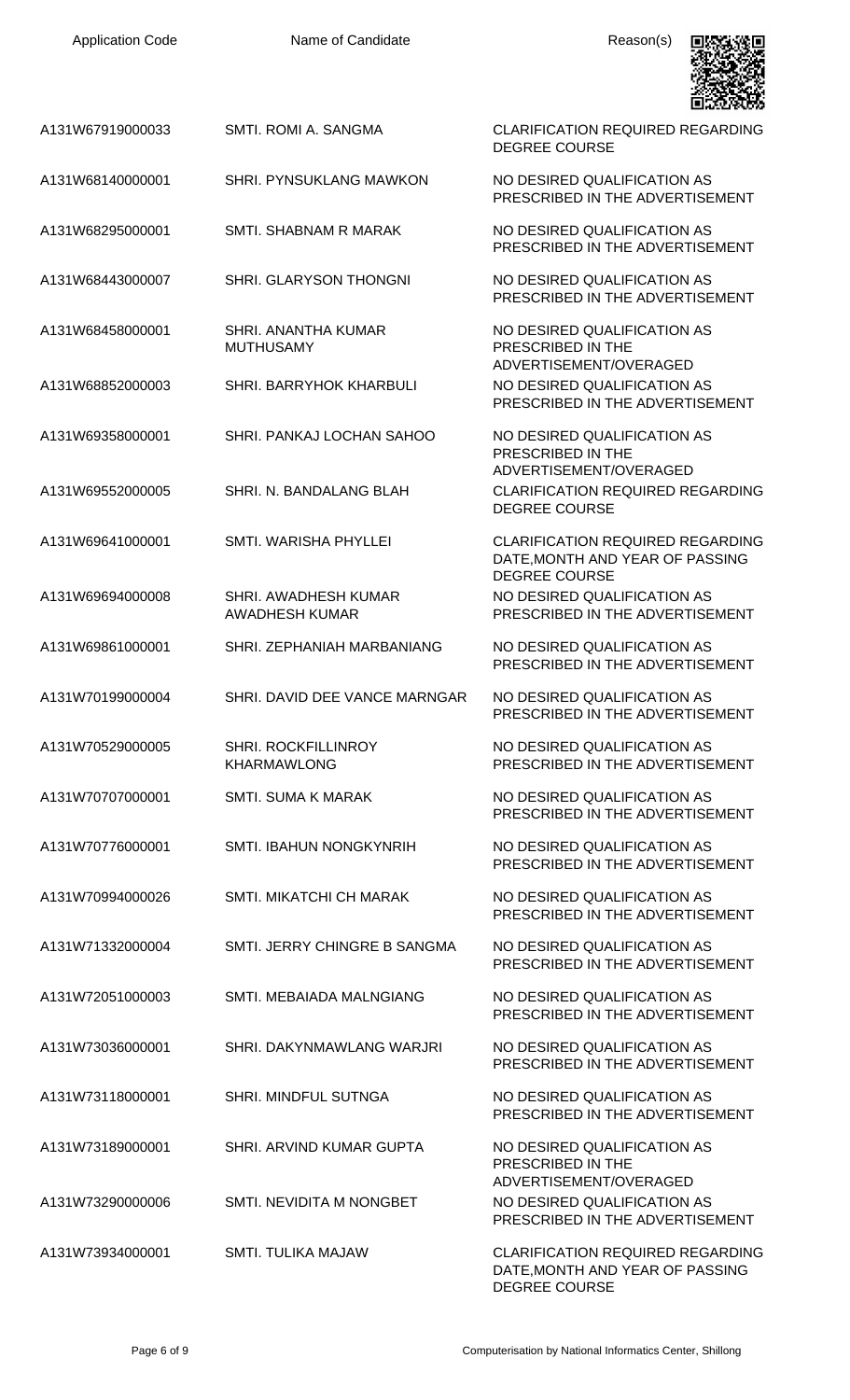| <b>Application Code</b> | Name of Candidate                              | Reason(s)                                                                                          |
|-------------------------|------------------------------------------------|----------------------------------------------------------------------------------------------------|
| A131W74108000004        | <b>SHRI. BHUBAN KOCH</b>                       | NO DESIRED QUALIFICATION AS<br>PRESCRIBED IN THE ADVERTISEMENT                                     |
| A131W74371000005        | SHRI. DIBYOJYOTI DAS                           | NO DESIRED QUALIFICATION AS<br>PRESCRIBED IN THE ADVERTISEMENT                                     |
| A131W74773000001        | SHRI. EMIOO NONGTDU                            | NO DESIRED QUALIFICATION AS<br>PRESCRIBED IN THE ADVERTISEMENT                                     |
| A131W74991000013        | SMTI. EVANGELENE LAWAI                         | NO DESIRED QUALIFICATION AS<br>PRESCRIBED IN THE ADVERTISEMENT                                     |
| A131W75420000004        | <b>SHRI. BIPUL M MARAK</b>                     | NO DESIRED QUALIFICATION AS<br>PRESCRIBED IN THE ADVERTISEMENT                                     |
| A131W75580000004        | SHRI. WANKERLANG DOMINIC<br><b>MARBOH</b>      | <b>CLARIFICATION REQUIRED REGARDING</b><br><b>DEGREE COURSE</b>                                    |
| A131W77536000001        | SMTI. JESSIE A. SANGMA                         | NO DESIRED QUALIFICATION AS<br>PRESCRIBED IN THE ADVERTISEMENT                                     |
| A131W78540000021        | SMTI. CHUSA J. SANGMA                          | NO DESIRED QUALIFICATION AS<br>PRESCRIBED IN THE ADVERTISEMENT                                     |
| A131W78664000004        | SHRI. DEIBANEHBOK NONGDHAR                     | NO DESIRED QUALIFICATION AS<br>PRESCRIBED IN THE ADVERTISEMENT                                     |
| A131W80245000002        | SHRI. MARKI KHONGSHEI                          | NO DESIRED QUALIFICATION AS<br>PRESCRIBED IN THE ADVERTISEMENT                                     |
| A131W80931000003        | SHRI. PANKAJ CHOUDHARY                         | NO DESIRED QUALIFICATION AS<br>PRESCRIBED IN THE                                                   |
| A131W81731000001        | SMTI. BAKORDOR KYNJAI LYNGDOH<br><b>MAWNAI</b> | ADVERTISEMENT/OVERAGED<br>NO DESIRED QUALIFICATION AS<br>PRESCRIBED IN THE ADVERTISEMENT           |
| A131W81781000001        | SHRI, ANKUR OJHA                               | NO DESIRED QUALIFICATION AS<br>PRESCRIBED IN THE ADVERTISEMENT                                     |
| A131W81825000001        | SMTI, LANIEWKOR KHYLLEP                        | <b>CLARIFICATION REQUIRED REGARDING</b><br><b>DEGREE COURSE</b>                                    |
| A131W81860000001        | SHRI. HABANDON KUPAR<br><b>MALNGIANG</b>       | NO DESIRED QUALIFICATION AS<br>PRESCRIBED IN THE ADVERTISEMENT                                     |
| A131W82263000004        | SHRI. MD MINHAJ KHAN                           | NO DESIRED QUALIFICATION AS<br>PRESCRIBED IN THE ADVERTISEMENT                                     |
| A131W82281000001        | SMTI. MAIARTA SUNGOH                           | NO DESIRED QUALIFICATION AS<br>PRESCRIBED IN THE ADVERTISEMENT                                     |
| A131W82333000009        | SHRI. SOMESHWAR DUTT PATHAK                    | NO DESIRED QUALIFICATION AS<br>PRESCRIBED IN THE ADVERTISEMENT                                     |
| A131W82335000017        | SMTI. BIDANCHISA S SANGMA                      | NO DESIRED QUALIFICATION AS<br>PRESCRIBED IN THE ADVERTISEMENT                                     |
| A131W82364000007        | SHRI. ALFRED KHARBULI                          | NO DESIRED QUALIFICATION AS<br>PRESCRIBED IN THE ADVERTISEMENT                                     |
| A131W82420000003        | SHRI. GILBERTSTONE LYNGDOH<br><b>MAWLONG</b>   | NO DESIRED QUALIFICATION AS<br>PRESCRIBED IN THE ADVERTISEMENT                                     |
| A131W82995000005        | SHRI. WANMIDAMEPAIA LAMARE                     | <b>CLARIFICATION REQUIRED REGARDING</b><br>DATE, MONTH AND YEAR OF PASSING<br><b>DEGREE COURSE</b> |
| A131W83303000005        | <b>SMTI. NAEKINI BTHUH</b>                     | NO DESIRED QUALIFICATION AS<br>PRESCRIBED IN THE ADVERTISEMENT                                     |
| A131W83341000007        | SHRI. RALPH JASON RANEE                        | NO DESIRED QUALIFICATION AS                                                                        |

Page 7 of 9 Computerisation by National Informatics Center, Shillong

PRESCRIBED IN THE ADVERTISEMENT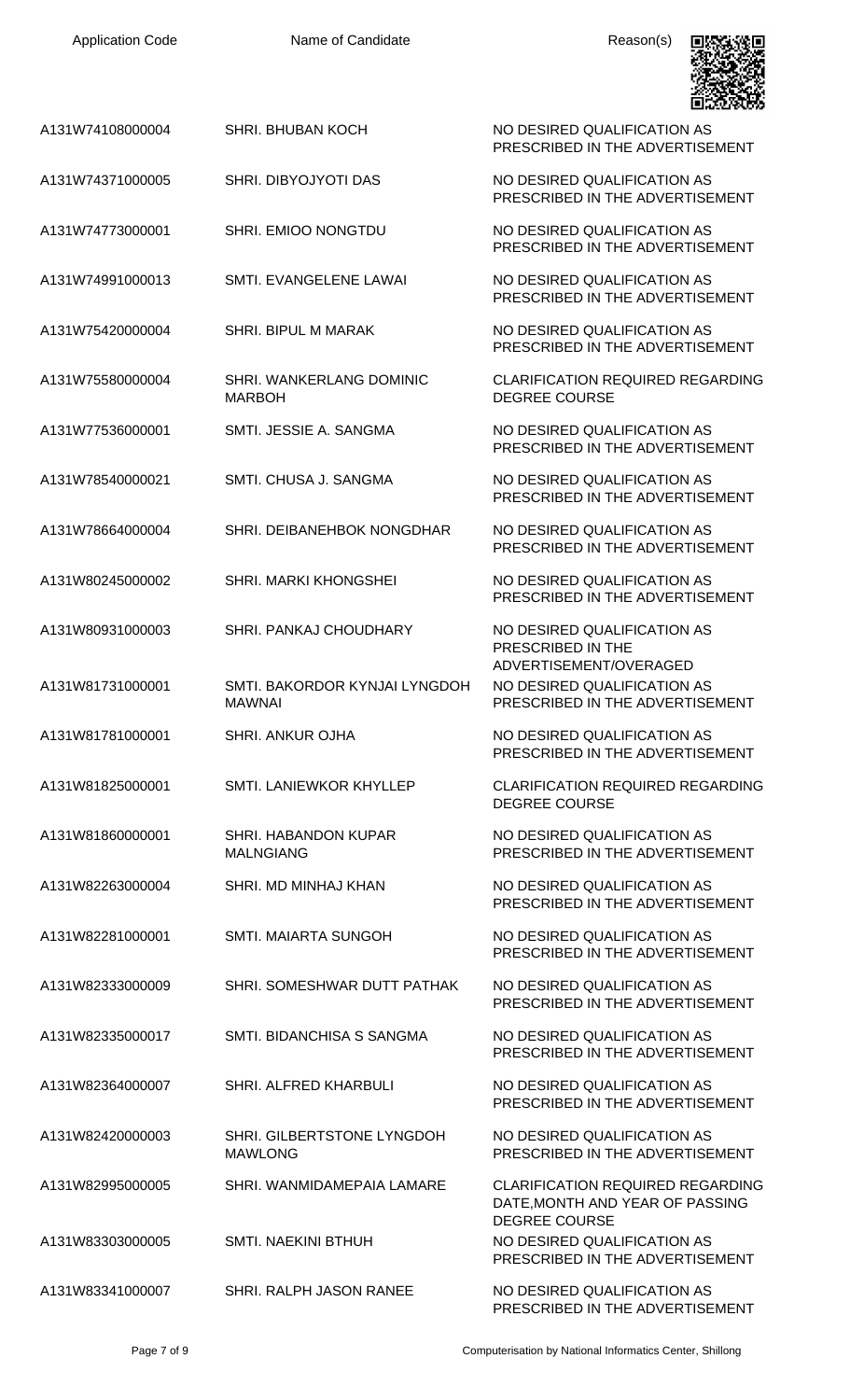| <b>Application Code</b> | Name of Candidate                                        | Reason(s)                                                                                          |
|-------------------------|----------------------------------------------------------|----------------------------------------------------------------------------------------------------|
| A131W83368000007        | SHRI, OMESA SHYLLA                                       | <b>CLARIFICATION REQUIRED REGARDING</b><br><b>DEGREE COURSE</b>                                    |
| A131W83446000010        | SMTI. THISTHINNA CH MARAK                                | NO DESIRED QUALIFICATION AS<br>PRESCRIBED IN THE ADVERTISEMENT                                     |
| A131W83448000006        | <b>SMTI. SAPHA SUMER</b>                                 | NO DESIRED QUALIFICATION AS<br>PRESCRIBED IN THE ADVERTISEMENT                                     |
| A131W83644000001        | SMTI. NADIA MARIE SHANGPLIANG                            | <b>CLARIFICATION REQUIRED REGARDING</b><br>DATE, MONTH AND YEAR OF PASSING<br><b>DEGREE COURSE</b> |
| A131W83751000001        | <b>SMTI. LASHIMTI NONGBRI</b>                            | NO DESIRED QUALIFICATION AS<br>PRESCRIBED IN THE ADVERTISEMENT                                     |
| A131W83764000001        | SHRI. MEBANTEISKHEM PYNGROPE                             | NO DESIRED QUALIFICATION AS<br>PRESCRIBED IN THE ADVERTISEMENT                                     |
| A131W83769000002        | SMTI. IBASHISHA TALANG                                   | NO DESIRED QUALIFICATION AS<br>PRESCRIBED IN THE ADVERTISEMENT                                     |
| A131W84281000001        | SMTI. NOTERA CH MOMIN                                    | NO DESIRED QUALIFICATION AS<br>PRESCRIBED IN THE ADVERTISEMENT                                     |
| A131W84874000001        | SHRI. DONBOK DONALD PATHAW                               | <b>CLARIFICATION REQUIRED REGARDING</b><br><b>DEGREE COURSE</b>                                    |
| A131W85236000001        | SHRI. MANRIK MATGRIK M MARAK                             | <b>CLARIFICATION REQUIRED REGARDING</b><br><b>DEGREE COURSE</b>                                    |
| A131W85259000003        | SMTI. LIKYNTI BANRI TIEWSOH                              | NO DESIRED QUALIFICATION AS<br>PRESCRIBED IN THE ADVERTISEMENT                                     |
| A131W85367000001        | SMTI. CHIANA TIMBORI R. MARAK                            | <b>CLARIFICATION REQUIRED REGARDING</b><br>DATE, MONTH AND YEAR OF PASSING<br><b>DEGREE COURSE</b> |
| A131W85510000001        | <b>SMTI. BIGINCHI N SANGMA</b>                           | NO DESIRED QUALIFICATION AS<br>PRESCRIBED IN THE ADVERTISEMENT                                     |
| A131W85536000007        | <b>SHRI. HEIMONMI SUCHIANG</b>                           | <b>CLARIFICATION REQUIRED REGARDING</b><br>DATE, MONTH AND YEAR OF PASSING<br><b>DEGREE COURSE</b> |
| A131W85563000011        | SHRI. VALDEMAR TATANKA CH<br><b>SANGMA</b>               | NO DESIRED QUALIFICATION AS<br>PRESCRIBED IN THE ADVERTISEMENT                                     |
| A131W85653000019        | <b>SHRI. DENIS MACKDONAL</b><br><b>KHARNAIOR</b>         | <b>CLARIFICATION REQUIRED REGARDING</b><br>DATE, MONTH AND YEAR OF PASSING<br><b>DEGREE COURSE</b> |
| A131W85749000004        | SMTI. NIHARIKA KALITA                                    | NO DESIRED QUALIFICATION AS<br>PRESCRIBED IN THE ADVERTISEMENT                                     |
| A131W85788000001        | SHRI. RAKSRANG S MARAK                                   | NO DESIRED QUALIFICATION AS<br>PRESCRIBED IN THE ADVERTISEMENT                                     |
| A131W85825000003        | <b>SHRI. IDENTIFY TARIANG</b>                            | NO DESIRED QUALIFICATION AS<br>PRESCRIBED IN THE ADVERTISEMENT                                     |
| A131W85912000001        | SMTI. DAVINIA BAHUN KHONGWIR                             | NO DESIRED QUALIFICATION AS<br>PRESCRIBED IN THE ADVERTISEMENT                                     |
| A131W85916000001        | <b>SHRI. MEWANAIBIANG</b><br><b>WANSUKLANG KHARLUKHI</b> | NO DESIRED QUALIFICATION AS<br>PRESCRIBED IN THE ADVERTISEMENT                                     |
| A131W86121000002        | SHRI. LIPSTINO CH MARAK                                  | NO DESIRED QUALIFICATION AS<br>PRESCRIBED IN THE ADVERTISEMENT                                     |